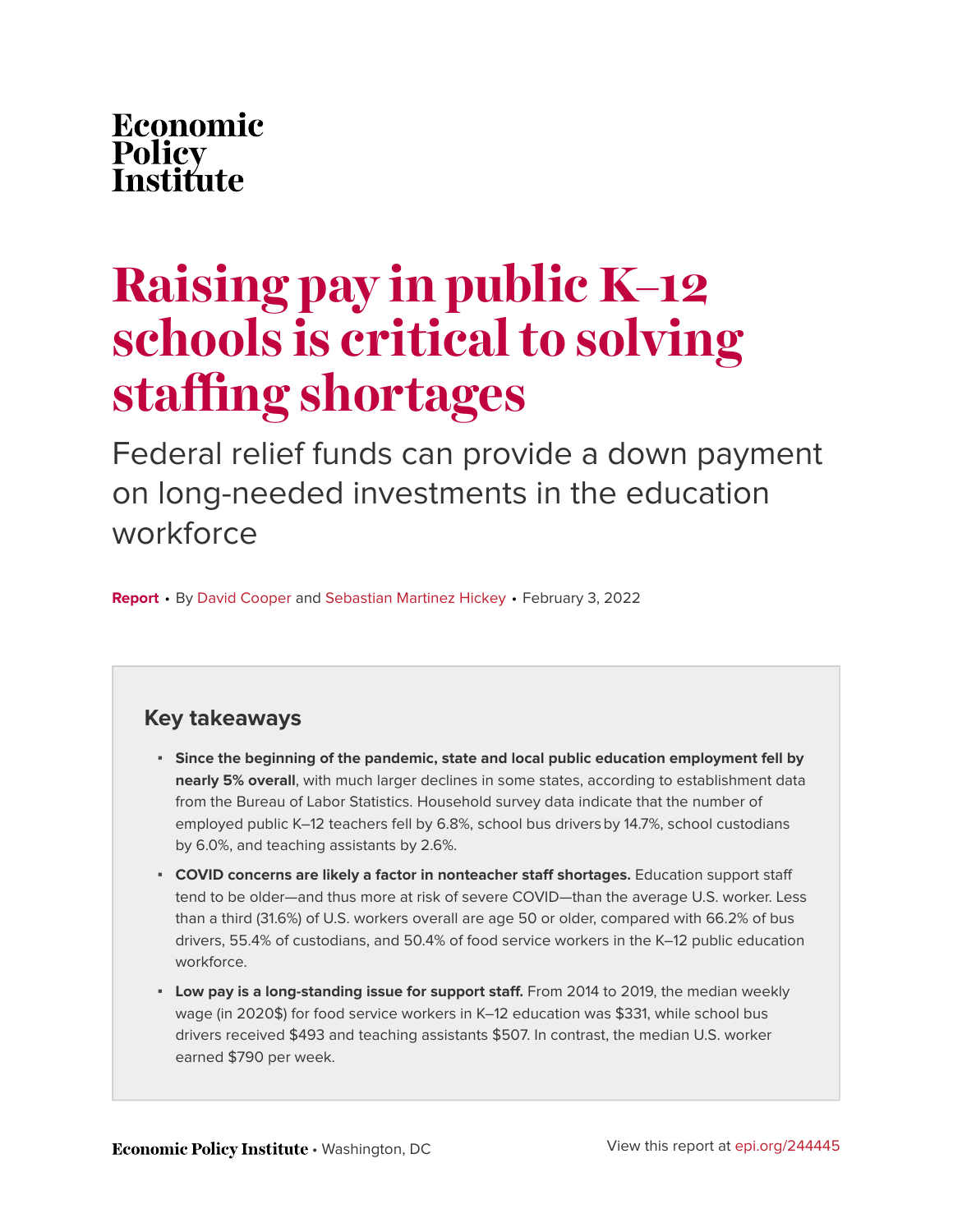- **· Inadequate pay is a long-standing issue for teachers.** Past EPI research shows that public K–12 school teachers are paid 19.2% less than similar workers in other occupations.
- **Policymakers should tap into the hundreds of billions of dollars in federal COVID relief funds** available now to raise pay for education staff, enact strong COVID protections, invest in teacher development programs, and experiment with ways to support part-time and part-year staff when school is not in session. They also need to plan for sustainable long-term investments in the K–12 public education workforce.

This research was first presented on January 27, 2022, to a task force of the American Federation of Teachers on the teacher and school staff shortage.

<span id="page-1-0"></span>Ever since students began returning to classrooms in the late summer and fall of 2021, countless news stories have described intense staffing shortages in primary and secondary schools.<sup>[1](#page-12-0)</sup> The pandemic has wreaked havoc on the country's K–12 educational workforce, with overworked educators retiring or leaving the profession, insufficient substitute teachers to fill in when COVID hits a district, too few paraprofessionals and teaching assistants there to support students who are struggling after more than a year of virtual learning, not enough bus drivers to get students to and from school, and skeleton crews of custodial and food service workers trying to make do (Sainato 2021; Truong 2022; Elsen-Rooney 2021; Klein 2021; Lee and Attanasio 2022).

<span id="page-1-1"></span>Inadequate safety measures and, in some cases, public officials' outright opposition to commonsense steps to protect staff and control the pandemic have undoubtedly exacerbated staffing problems.<sup>[2](#page-12-1)</sup> Many K–12 school support staff—particularly bus drivers, food service workers, and custodial staff—tend to be older and thus more susceptible to severe COVID. But the reality is that staff shortages in K–12 schools are a problem that policymakers in much of the country have had for decades. Calling in the National Guard, as some state governors have done, may get the buses rolling for now, but it will not solve the underlying issue: a lack of investment in public schools and school employees, both teachers and support staff (Lee and Attanasio 2022).

Fortunately, many states and localities confronting shortages have capacity right now to begin reversing this long-running underinvestment. Pandemic relief in the CARES Act and the American Rescue Plan Act (ARPA) have provided unprecedented levels of federal funding to states, counties, municipal governments, tribal territories, and school districts. While some of these funds are directed formulaically to school districts, policymakers at the state and local level have considerable discretion over enormous resources, particularly when it comes to hiring public-sector staff and enacting COVID-mitigation measures. Public officials should use these resources immediately to make public elementary and secondary school jobs more appealing (raising pay and strengthening benefits for both teachers and support staff), enact strong COVID protections, invest in teacher development programs, and experiment with ways to support part-time and part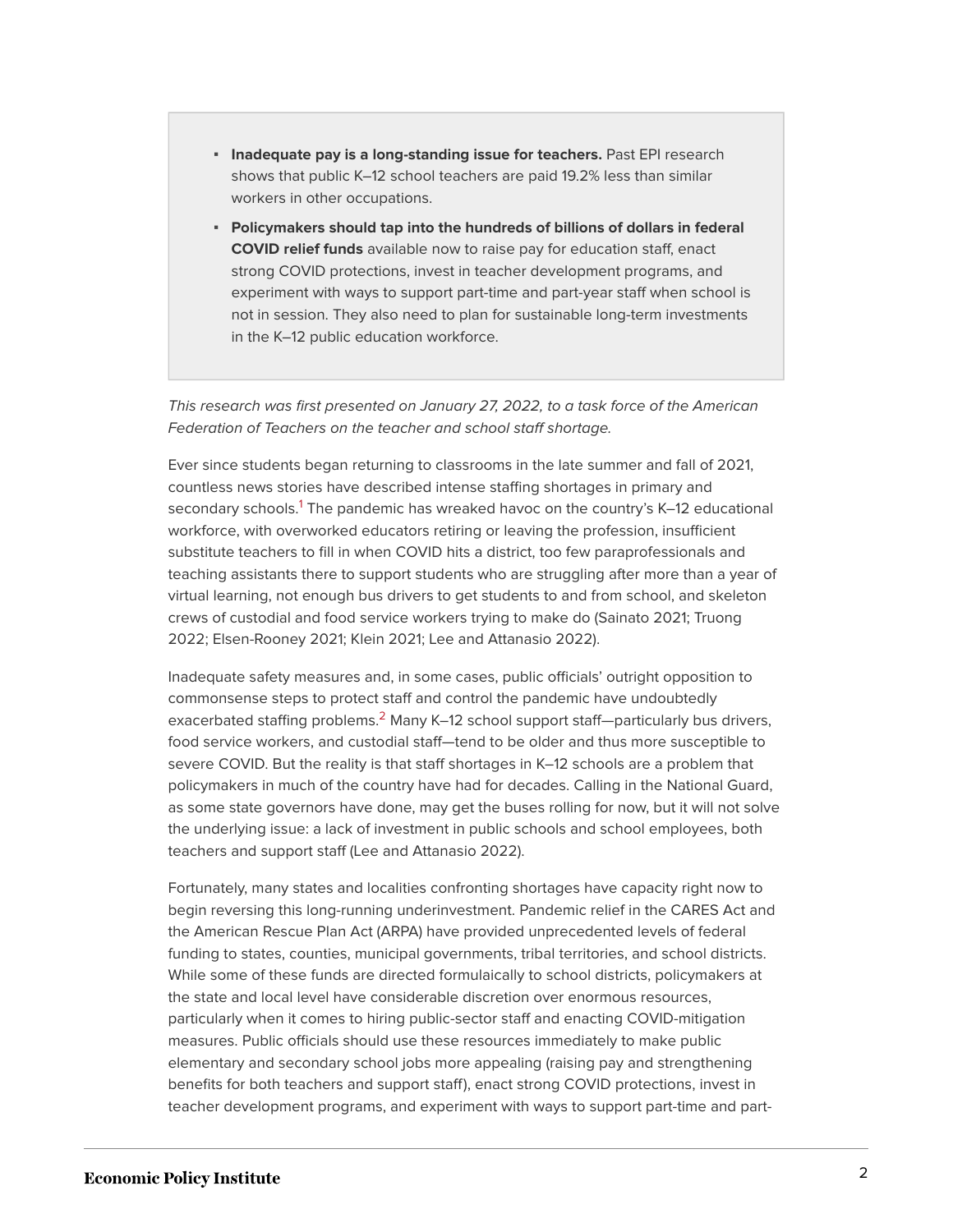year staff when school is not in session.

This moment of crisis for the country's schools could be a turning point—the moment when communities begin funding schools at the levels required to recruit, train, and retain a deep cadre of high-quality educators and support staff in every school district—but it will require public officials to choose to make those investments. Federal COVID relief funds offer a down payment on these investments, but making them sustainable will require an overhaul of how many states fund schools.

In this report, we present data on the characteristics and pay of the K–12 education support workforce, showing trends in employment before and during the pandemic, and discuss how COVID is likely affecting workers' decisions to return to schools. We also present findings from past EPI research that shows that budget cuts, lack of investment in schools, low relative pay, challenging school climates, and inadequate early career supports led to rising teacher turnover and a shrinking pipeline of qualified teachers in the country's schools long before the pandemic began.

# **K–12 education remains one of the hardest-hit sectors of the economy**

Since February 2020, the two major industries that have suffered the largest losses in the economy have been (1) leisure and hospitality and (2) state and local government—with the lion's share of state and local government losses occurring in K–12 education. As of December 2021, public elementary and secondary school employment was down 376,300 (or 4.7%) from its February 2020 level on a seasonally adjusted basis. This would be devastating under normal circumstances; it is even worse in this moment when schools likely need more staff than usual to operate with pandemic safety protocols, to try to make up for lost learning over the past two years, and to provide counseling and support to millions of children traumatized by loss and isolation.

The current gap in K–12 education employment comes on the heels of huge employment losses in public education after the Great Recession that were never fully restored. In 2010 and 2011, many states made huge cuts to public education budgets, leading to severe declines in K–12 employment (Leachman, Masterson, and Figueroa 2017). As shown in Figure A, some of the 2010–2011 losses were eventually restored, but overall employment in K–12 public school employment never regained 2007 levels before COVID hit. As of December 2021, K–12 public education employment is down 432,000 (or 5.3%) from September 2008. This understates the true gap in K–12 education staffing, however, because student enrollment has grown since then. Had school staffing kept pace with student enrollment growth since Fall 2008—i.e., schools maintaining the same classrooms sizes and staffing ratios—K–12 public education employment today would be 658,000 (or 8.6%) higher than it was in December 2021.

Nearly every state has experienced substantial losses in local public education employment because of the pandemic. **Figure B** shows the change in local public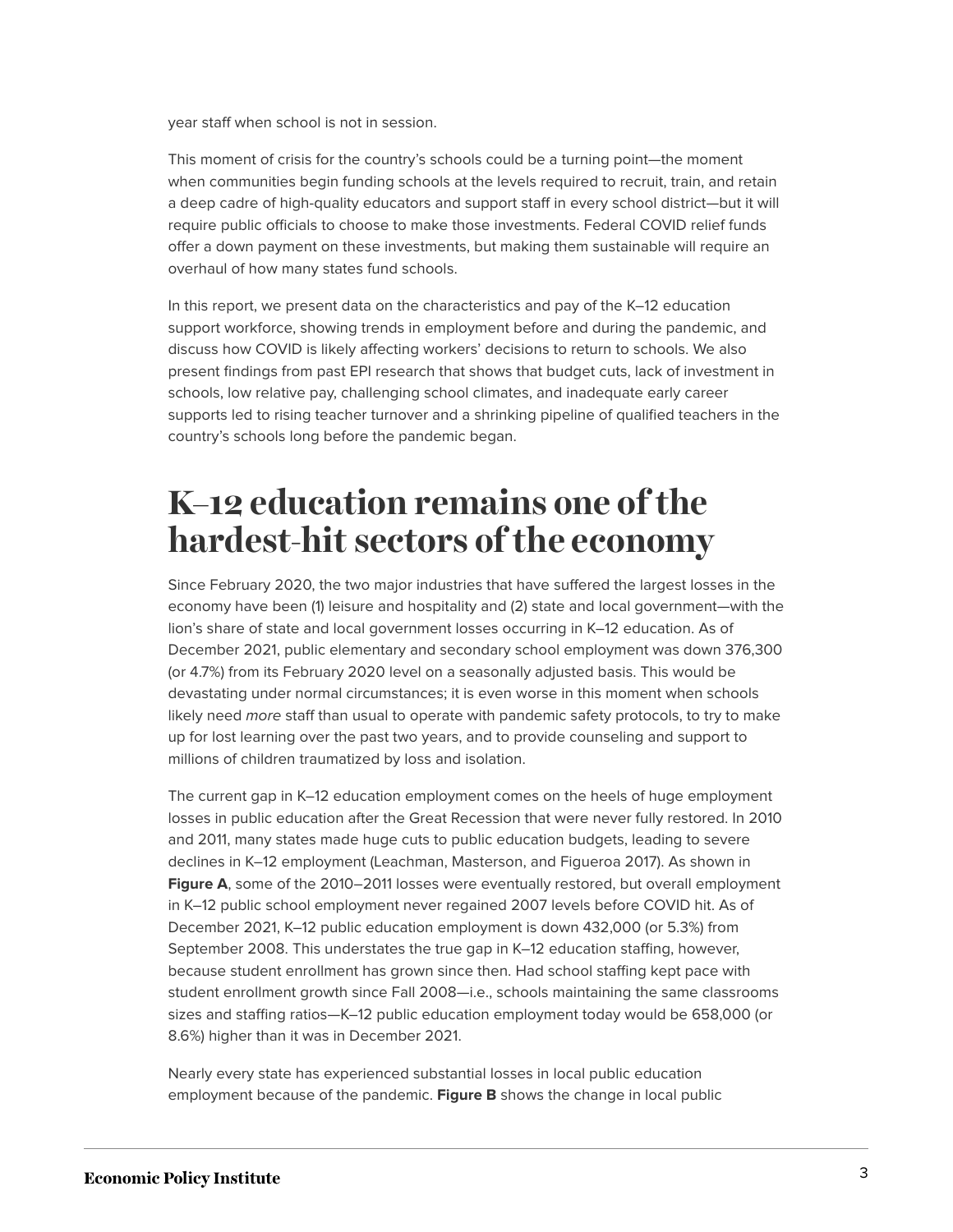#### Figure A **Public K–12 education employment has collapsed**

Local public education employment and employment needed to keep up with enrollment, 2003–2021



<span id="page-3-0"></span>[All of the Great Recession](https://www.epi.org/blog/public-education-job-losses-in-april-are-already-greater-than-in-all-of-the-great-recession/)." EPI analysis of data from the Current Employment Statistics public data series 432,000 jobs lost

#### **Économic Policy Institute**

education services—an industry category that is mostly made up of public elementary and secondary schools—by state from 2019 to 2021. $3$  As the map indicates, the largest declines in the pandemic have occurred in Alaska (-17.5%), Vermont (-11.6%), and New Mexico (-10.7%). A total of 16 states have experienced losses of 5% or more, with seven states having losses of 8% or more.

Employment declines have occurred among both teachers and support staff. Our analysis of data from the Current Population Survey, depicted in **Figure C**, shows that the number of people reporting they were employed in public K–12 elementary and secondary schools declined by 4.7% from Fall 2019 to Fall 2021. The number of teachers fell by 6.8%—an enormous and potentially very damaging loss for the long-term success of schools and the academic success of students, which we discuss in a later section of this report. There were also acute declines among nonteacher support staff, with the number of bus drivers falling by 14.7%, school custodians by 6.0%, and a slightly smaller 2.6% drop among teaching assistants.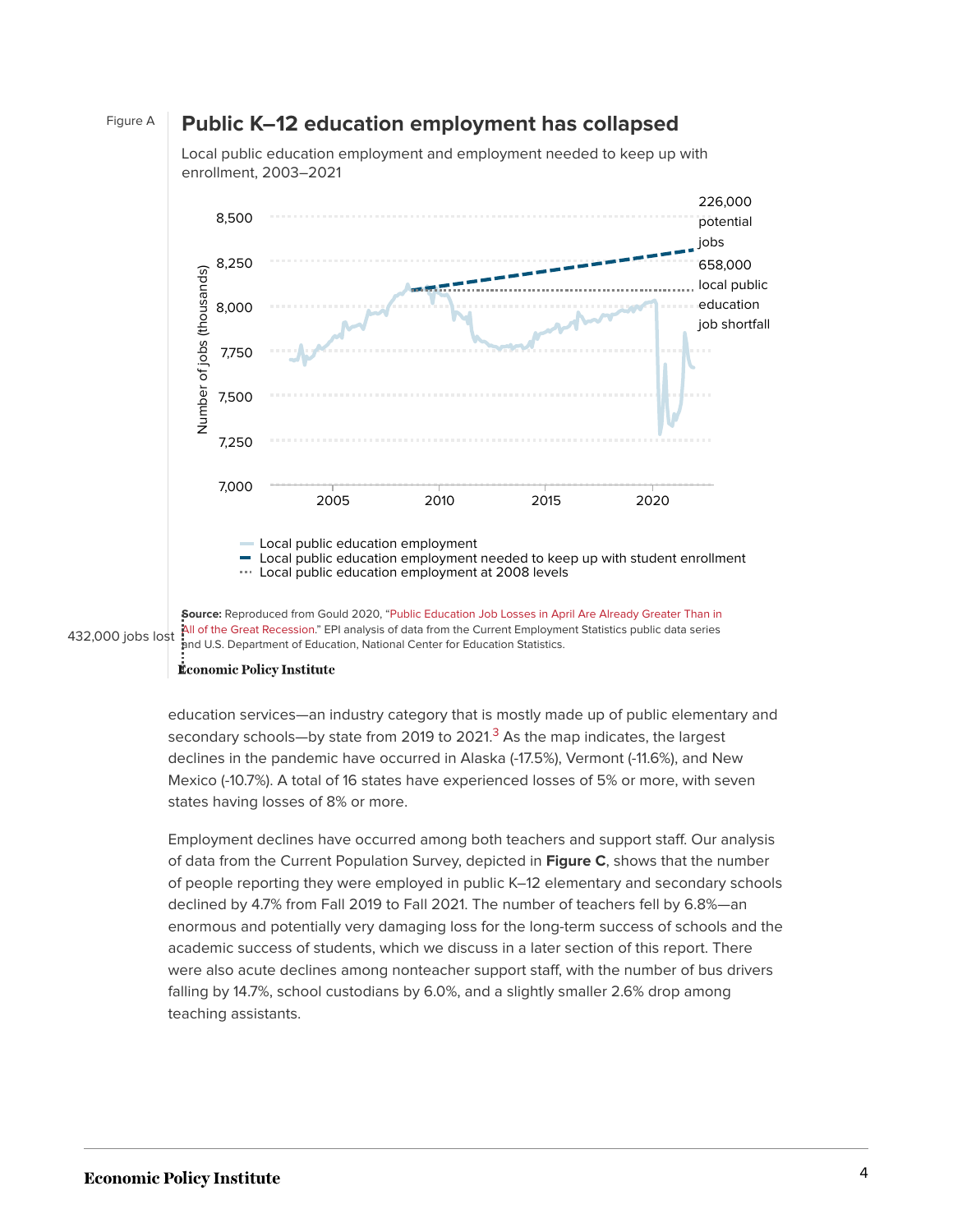### Figure B **Public education employment has not recovered from the Great Recession, much less the COVID pandemic**

Change in public education employment, 2008–2021 and 2019–2021

| Employment change 2019-2021 |               |              |             |              | Employment change 2008-2021 |       |       |             |             |             | <b>Maine</b> |
|-----------------------------|---------------|--------------|-------------|--------------|-----------------------------|-------|-------|-------------|-------------|-------------|--------------|
|                             |               |              |             |              |                             |       |       |             |             | Vt.         | <b>N.H.</b>  |
|                             | Wash.         | <b>Idaho</b> | Mont.       | N.D.         | Minn.                       | Ш.    | Wis.  | Mich.       | <b>N.Y.</b> | <b>R.I.</b> | Mass.        |
|                             | Ore.          | Nev.         | Wyo.        | S.D.         | lowa                        | Ind.  | Ohio  | Pa.         | <b>N.J.</b> | Conn.       |              |
|                             | Calif.        | <b>Utah</b>  | Colo.       | Neb.         | Mo.                         | Ky.   | W.Va. | Va.         | Md.         | Del.        |              |
|                             |               | Ariz.        | <b>N.M.</b> | Kan.         | Ark.                        | Tenn. | N.C.  | <b>S.C.</b> | D.C.        |             |              |
|                             |               |              |             | Okla.        | La.                         | Miss. | Ala.  | Ga.         |             |             |              |
|                             | <b>Alaska</b> | Hawaii       |             | <b>Texas</b> |                             |       |       |             | Fla.        |             |              |
|                             | $-22.6%$      |              |             | 21.9%        |                             |       |       |             |             |             |              |

**Notes:** Employment data is for all local public education services, which includes K–12 workers as well a small share of additional education workers. New York state data is for K–12 exclusively. Change in employment calculated by comparing average of September, October, and November data from each year. Education employment data is not available for Hawaii, Missouri, or the District of Columbia and does not go back to 2008 for Arkansas, Nevada, Oklahoma, or Virginia.

**Source:** EPI analysis of BLS Current Employment Statistics data.

**Economic Policy Institute**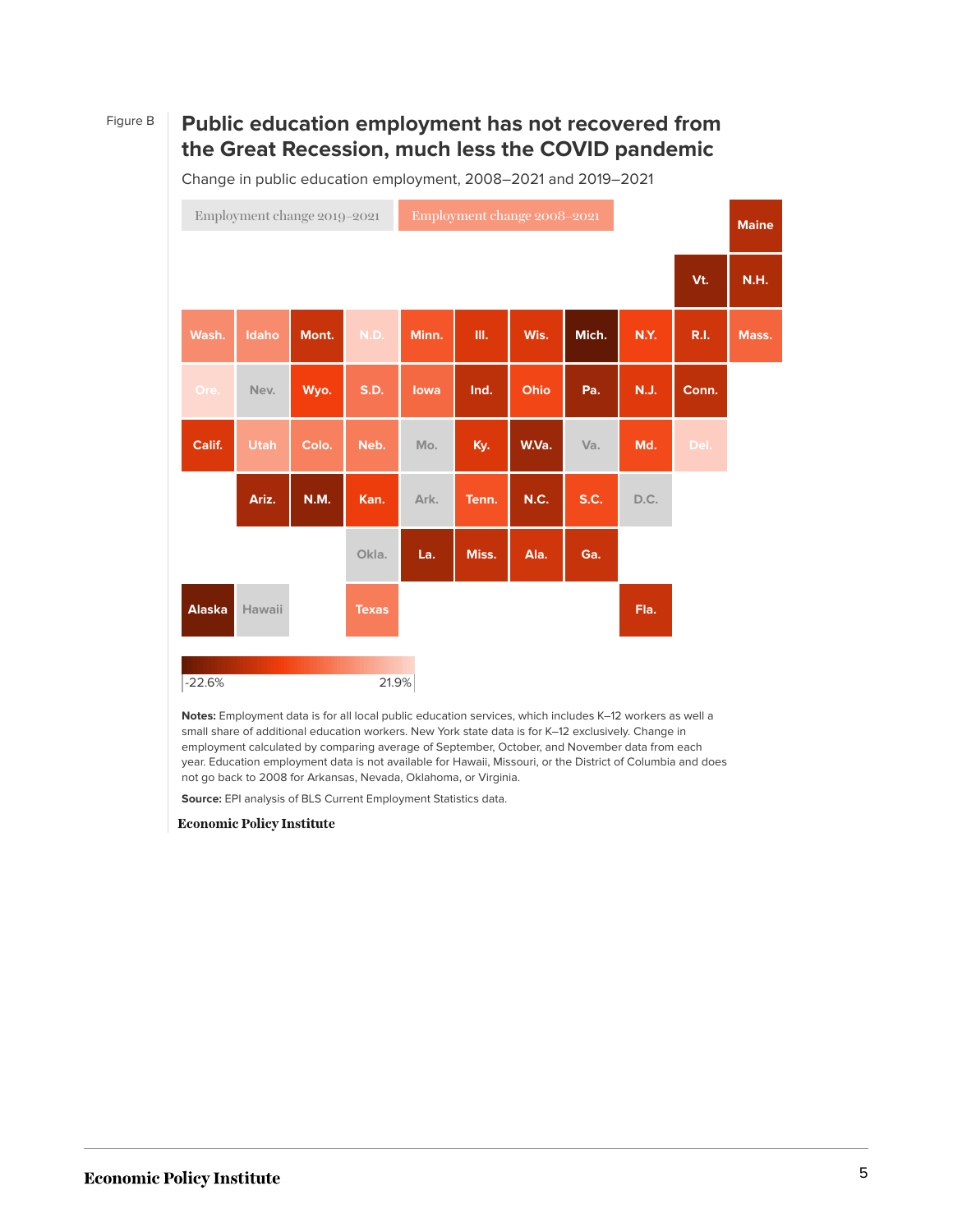### Figure C **Bus drivers, teachers, and school custodians have experienced particularly large declines in employment during the pandemic**

Percent change in employment levels from October 2019 to October 2021 for select K–12 public education occupations



**Notes:** Data reflect the 12-month average in employment ending in October 2021 relative to the 12-month average of employment ending in October 2019.

**Source:** Economic Policy Institute analysis of BLS Current Employment Statistics series and Current Population Survey microdata.

**Economic Policy Institute** 

# **What's driving nonteacher staffing shortages**

Education support staff are vital to school operations—getting students to school, ensuring they're fed, maintaining safe and clean facilities, and providing individual support and attention when a student needs help. In many cases, these workers are also particularly vulnerable to COVID-19. Not only are education workers in general exposed to what has been—until recently—a largely unvaccinated student population, but support staff in particular are older, on average, than the typical U.S. worker, putting them at higher risk for severe COVID-19 illness. Our analysis of 2014–2019 data from the Current Population Survey (CPS) finds that the average age of education support staff overall is 48 years old, compared with 41 among all workers in the economy. The average bus driver is 54 years old, while both food service and custodial workers are 49 years old on average. The average age among teaching assistants is 46 years old.

To see just how meaningful these age differences are, **Figure D** shows the share of workers in various K–12 public education occupations who are age 50 or older, as well as the share among workers in the economy overall. The share of K–12 teachers who are age 50 or older (31.4%) is roughly the same as the share in the overall workforce (31.6%). In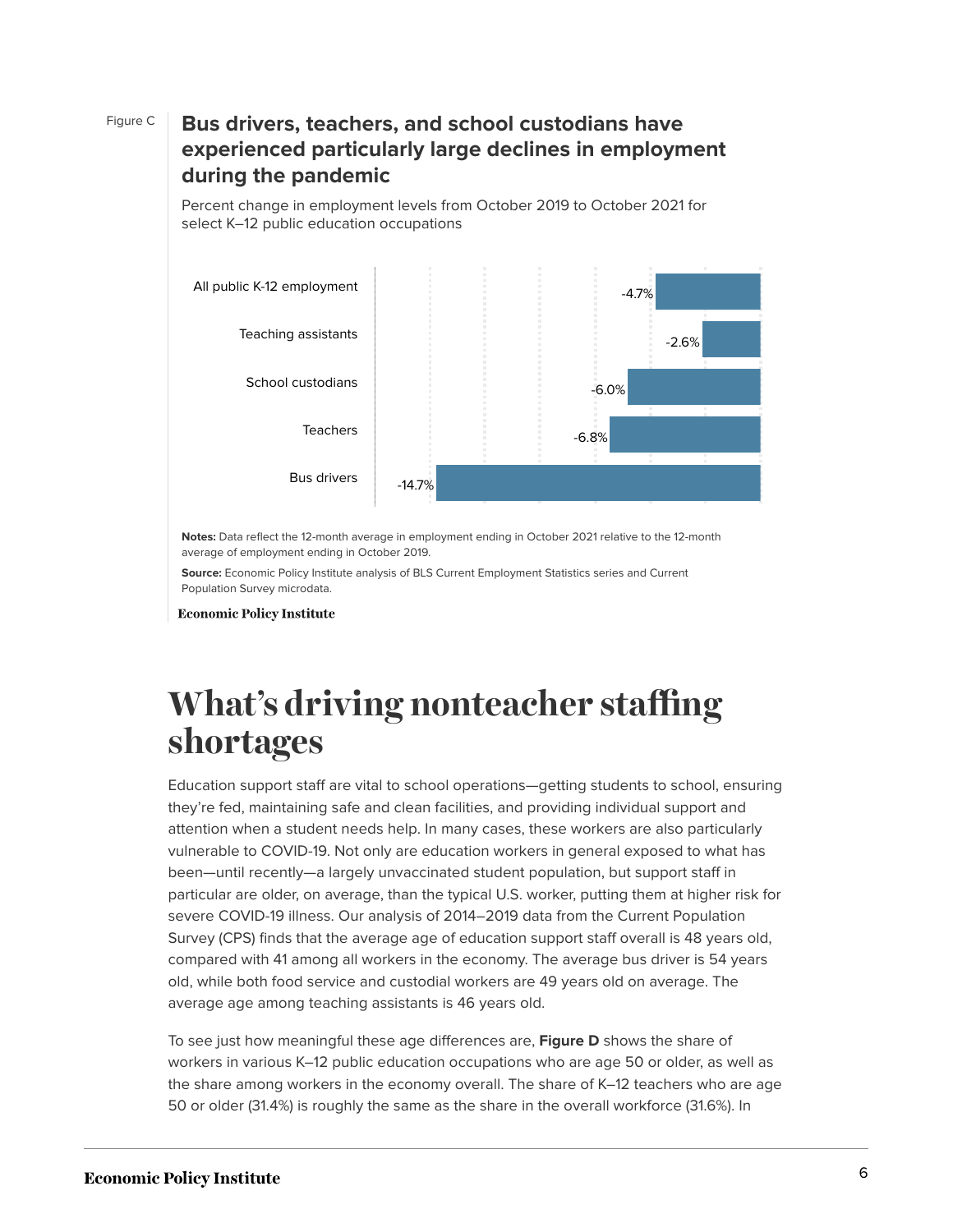#### Figure D **Education support staff are typically older than other workers**



Shares of K–12 public education support workers and workers in the overall economy who are age 50 or older

contrast, the share of public school bus drivers who are 50 or older is 66.2%—more than double the share in the economy overall. Similarly, more than half of food service and custodial workers are age 50 or older. Given that COVID poses greater health risks to older individuals, it is plausible that this typically older workforce may be especially concerned about returning to front-line jobs, particularly jobs that require them to be around a population that may not be fully vaccinated.

The other key issue likely driving education support staff shortages is the fact that these jobs are very poorly paid. **Figure E** shows that typical weekly wages of education support staff are considerably lower than typical weekly wages in the economy overall. From 2014 to 2019, the median weekly wage of food service workers in K–12 education was \$331 per week (2020 dollars)—less than half the median weekly wage of workers in the economy overall. Similarly, bus drivers and teaching assistants are paid roughly \$500 per week—just over 60% of the overall median.

For some of these positions, low weekly wages are a function of both low hourly rates and more limited hours. School buses and cafeterias, for example, typically operate only for a

**Source:** EPI analysis of 2014–2019 pooled Current Population Survey microdata.

**Economic Policy Institute**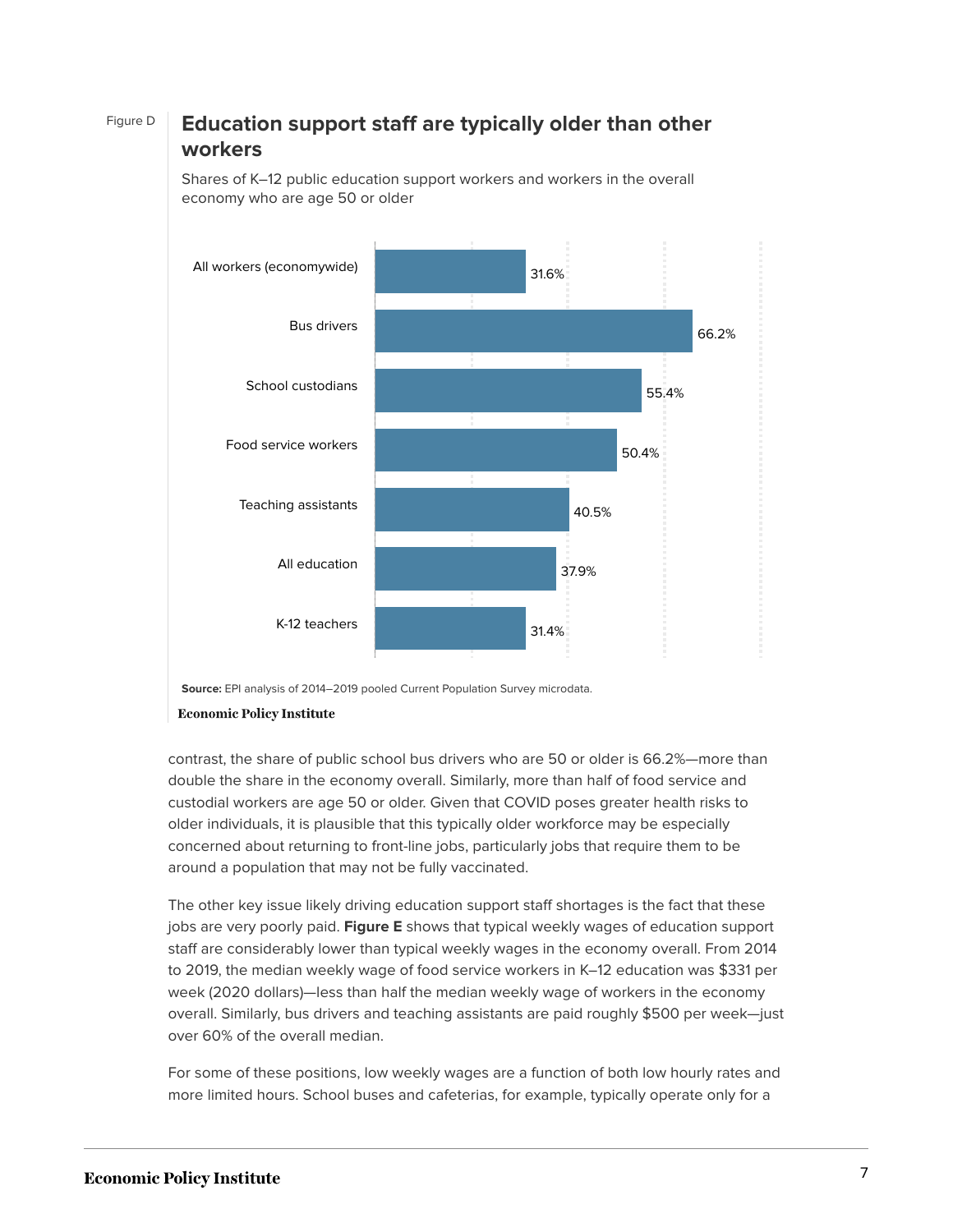#### Figure E **Education support staff are paid very low wages**





**Notes:** Weekly wages in 2020 dollars.

**Source:** EPI analysis of 2014–2019 pooled Current Population Survey microdata.

**Economic Policy Institute** 

<span id="page-7-0"></span>portion of the workday. Bus drivers and food service workers average only about 30 hours a week in these jobs.<sup>[4](#page-13-0)</sup>

At these weekly rates, a school food service worker makes just over \$17,000 a year, and school bus drivers just under \$26,000 if they work year-round—an unlikely scenario, as many of these jobs are available only when school is in session. Many K–12 education staff are either out of work or must find alternative employment during the summer months.

Whether they supplement their school work with seasonal work during the summer or with additional work year-round—or both—school staff are more likely than other workers to work multiple jobs. Our analysis of CPS data finds that whereas 4.5% of all workers work more than one job, 11.4% of public school bus drivers, 10.6% of teaching assistants, 7.1% of school custodians, and 6.1% of food service staff work multiple jobs.

The combination of low pay and limited hours makes these front-line jobs less attractive to return to—or apply to. Part-time earnings at low hourly rates may simply not be viable for many would-be staffers in these roles.

## **Serious challenges for teachers amid an existing staffing crisis**

The enormous toll that the pandemic has had on teachers cannot be understated. Streeter (2021) describes some of what teachers have faced: Many spent significant portions of the past two years trying to provide their students with a quality education via Zoom, often while juggling their own children's needs. Many were asked to return to in-person teaching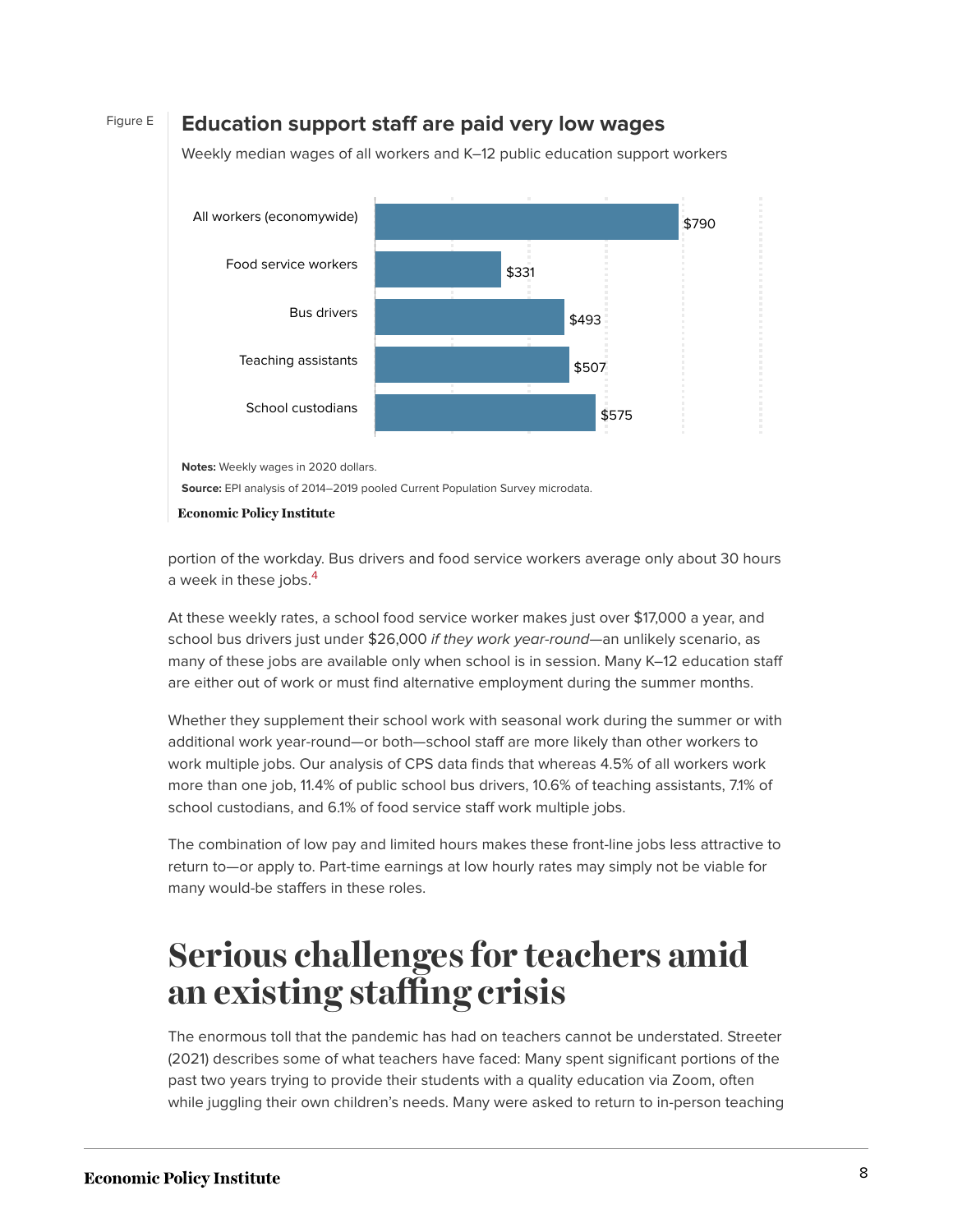environments in which reasonable safety measures such as mask-wearing were politicized and, in some cases, outright banned. Many lost friends and colleagues to COVID.

<span id="page-8-0"></span>In some districts, teachers are now dealing with politically motivated efforts to censor classroom instruction, particularly around topics of race and racial injustice.<sup>[5](#page-13-1)</sup> As Sawo and Banerjee (2021) describe, this campaign to scrutinize and attack school curriculum is intended to distract from, and subvert reforms on, substantive issues facing communities.

All of these relatively recent developments are playing out against a longstanding, large, and growing gap between what teachers earn and what their similarly educated counterparts elsewhere in the economy are paid. Under these circumstances, it should not be surprising that schools are dealing with teacher shortages and that an increasing share of teachers have considered leaving the profession (Zamarro et al. 2021).

<span id="page-8-1"></span>Though the pandemic has certainly heightened staffing challenges, education journalists and researchers have known since long before COVID that the United States has had a large and growing shortage of certified, well-trained teachers. In 2019 and 2020, EPI produced a series of reports by Emma García and Elaine Weiss that extensively documents this problem.<sup>[6](#page-13-2)</sup> The series describes how estimates of the overall supply and demand for teachers made back in 2016 already projected a gap of at least 110,000 educators by 2020 (García and Weiss 2019a). Importantly, EPI's research explains that when accounting for teacher credentials and the distribution of highly qualified teachers across schools serving concentrations of low-income students, the shortages are even worse than these overall estimates.

Nearly one in five public schools reported having difficulty filling teacher vacancies a decade before COVID, and the problem only got worse in the intervening years. **Figure F**, adapted from García and Weiss 2019b, shows first of all that the share of schools that reported having vacancies to fill grew from two-thirds in the 2011–2012 school year to nearly four in five schools by the 2015–2016 school year. Among those with vacancies, the share reporting that it was "very difficult" to fill vacancies nearly doubled, from 19.7% to 36.2%.

García and Weiss's research also describes how the pipeline of qualified teachers shrank considerably in the years after the Great Recession. **Figure G**, also adapted from García and Weiss 2019b, shows that from 2008–2009 to 2015–2016, the number of people awarded degrees in education declined by 15.4%, the number enrolled in teacher preparation programs dropped by 37.8%, and the number completing teacher preparation programs fell by 27.4%.

EPI's research identifies three primary factors driving the teacher shortage: (1) challenging work environments or "school climates"; (2) inadequate or uneven professional supports for teachers; and (3) low pay relative to peers in other professions with similar credentials and experience (García and Weiss 2019c, 2019d, 2019e).

On this last point, EPI has been documenting the growing teacher pay gap for decades. Research by Sylvia Allegretto and Lawrence Mishel shows that after adjusting for inflation, the average weekly pay of public school teachers did not grow at all between 1996 and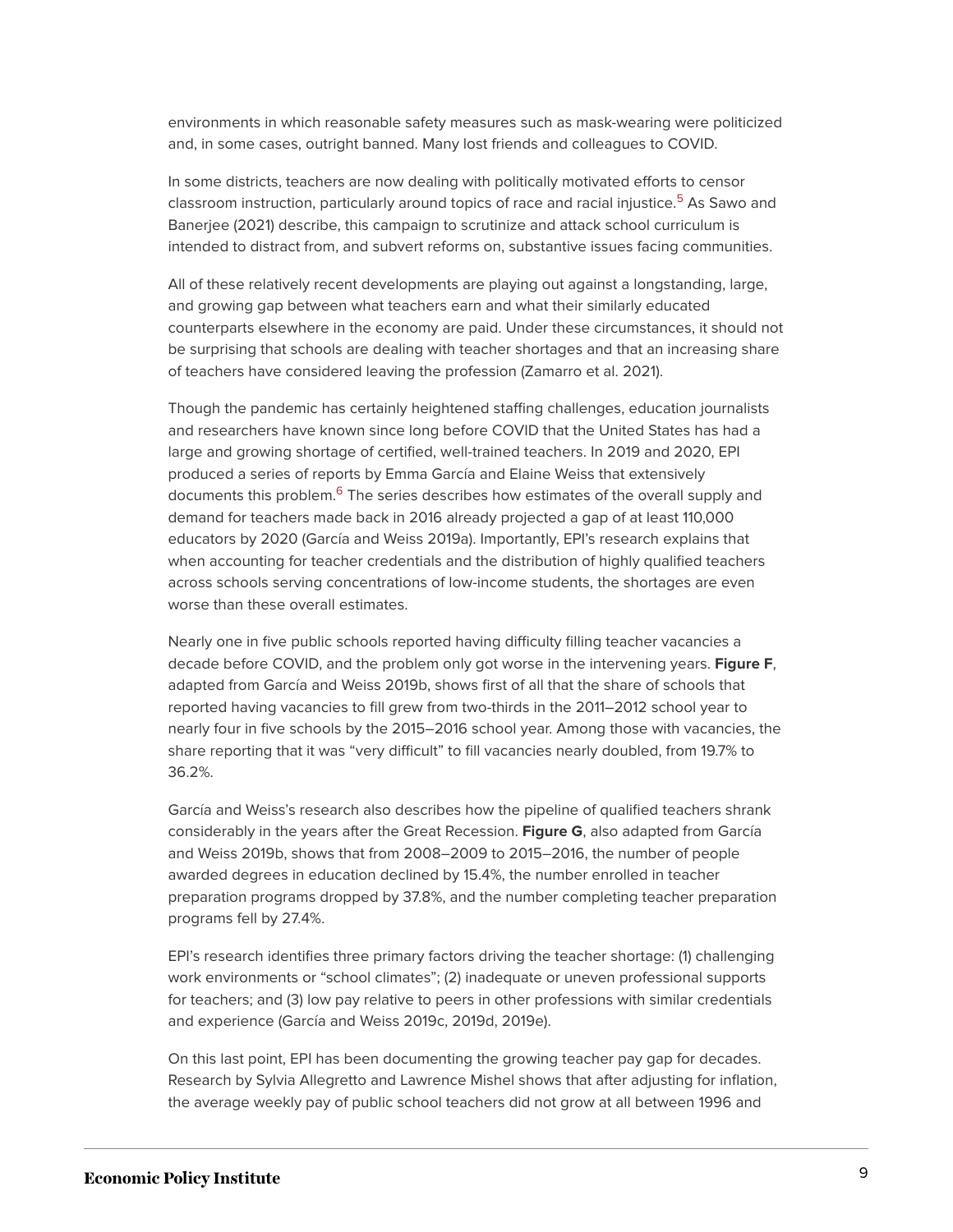### 78.8% 36.2% 67.2% 19.7% 2011–2012 2015–2016 Share of schools reporting vacancies Share of hiring schools reporting 1 or more vacancies "very difficult" to fill **Vacancies Difficulty filling vacancies**

#### Figure F **Share of schools that reported having vacancies and having difficulty filling vacancies, 2011–2012 and 2015–2016**

**Notes:** Data are for public noncharter schools and are based on a count of schools, not on the total number of vacancies or the number of teachers the school failed to hire.

**Source:** Adapted from Figure B in García and Weiss 2019b, [U.S. Schools Struggle to Hire and Retain](https://www.epi.org/publication/u-s-schools-struggle-to-hire-and-retain-teachers-the-second-report-in-the-perfect-storm-in-the-teacher-labor-market-series/) [Teachers](https://www.epi.org/publication/u-s-schools-struggle-to-hire-and-retain-teachers-the-second-report-in-the-perfect-storm-in-the-teacher-labor-market-series/). Analysis of 2011–2012 Schools and Staffing Survey (SASS) and 2015–2016 National Teacher and Principal Survey (NTPS) microdata from the U.S. Department of Education's National Center for Education Statistics (NCES).

#### **Economic Policy Institute**

2018, while wages of other college graduates rose about 22% over the same period (Allegretto and Mishel 2019). In fact, when compared with similarly educated and experienced workers in other professions, teachers have suffered a persistent and growing pay penalty since the early 1980s.

**Figure H**, adapted from Allegretto and Mishel (2020), shows how the teacher pay penalty—the relative difference in weekly earnings of teachers compared with similar workers in other occupations—has more than tripled since the mid-1990s, growing from a 6.1% gap in 1996 to a 19.2% gap in 2019.

The fact that teacher pay is too low is underscored by the increasing share of teachers "moonlighting" in second jobs. García and Weiss (2019c) document that in the 2015–2016 school year, 59.0% of teachers took on additional paid work at some point in the year—an increase from 55.6% in the 2011–2012 school year. García and Weiss's report also finds that teachers who quit the profession were more likely to have earned pay outside of the school system than those who remained in teaching. When teachers must explore outside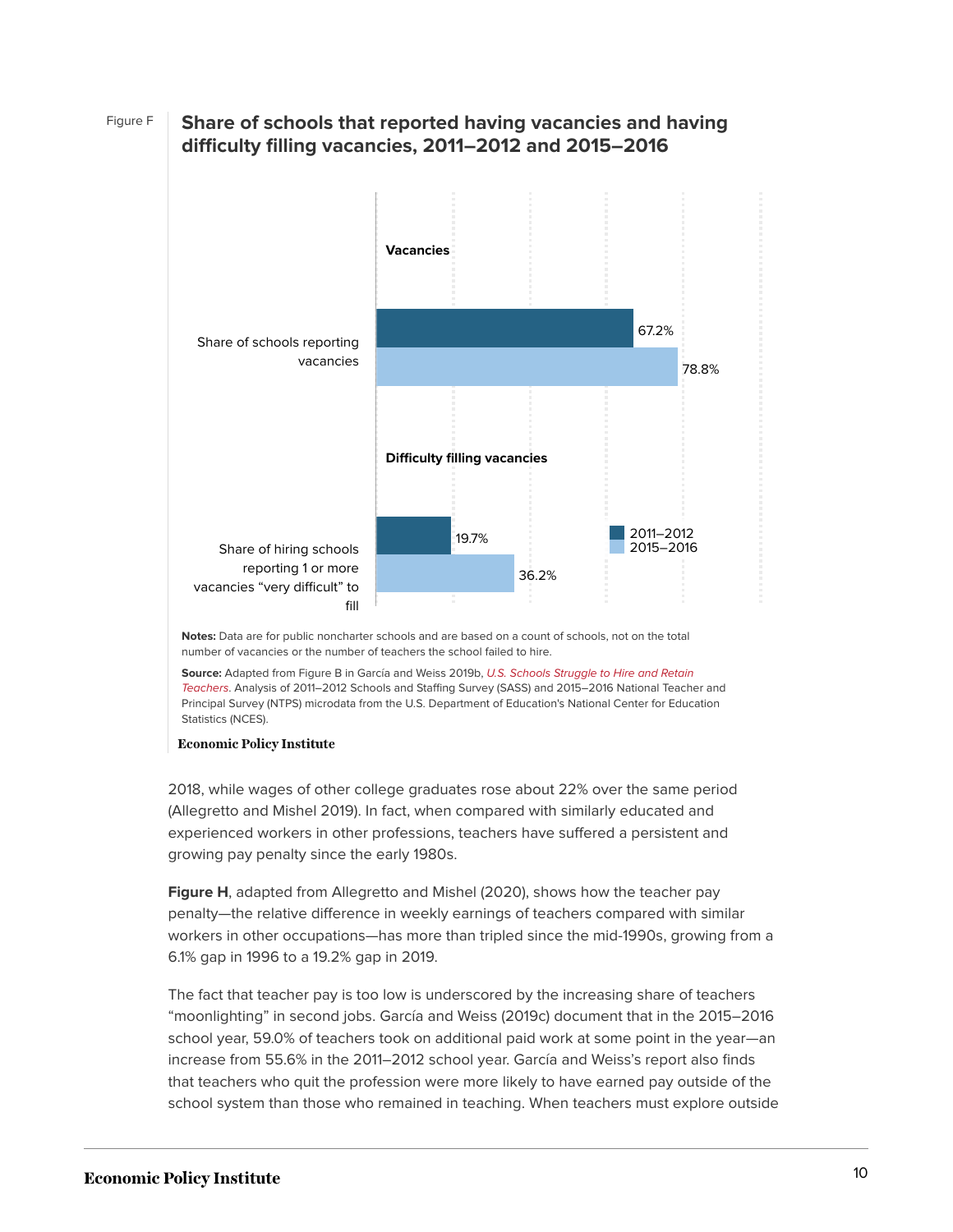#### Figure G **The teacher pipeline is shrinking**

Change in number of people awarded degrees in education, and enrolling in, or completing, teacher preparation programs from 2008–2009 to 2015–2016



**Source:** Reproduced from Figure A in García and Weiss 2019b, [U.S. Schools Struggle to Hire and Retain](https://www.epi.org/publication/u-s-schools-struggle-to-hire-and-retain-teachers-the-second-report-in-the-perfect-storm-in-the-teacher-labor-market-series/) [Teachers](https://www.epi.org/publication/u-s-schools-struggle-to-hire-and-retain-teachers-the-second-report-in-the-perfect-storm-in-the-teacher-labor-market-series/). Digest of Education Statistics (NCES 2018) and Higher Education Act Title II State Report Card System (U.S. Department of Education 2017a and 2017b).

options to supplement low teaching pay, they may find something they would rather pursue full time.

As teachers and would-be teachers see their peers taking other jobs where wages are rising, with more supportive work environments, and where funding and job security isn't subject to political whims, it should not be surprising that many would find teaching less attractive. Declining numbers of qualified teachers and increased teacher turnover not only make it harder for schools to operate, but also have damaging effects on students. Research shows that increased teacher turnover depresses student achievement, particularly in high-poverty schools (Sorensen and Ladd 2018).

### **Policymakers have the means to address many of these problems—they need the will to do so**

As García and Weiss explain in the final report of their teacher shortages series (García and Weiss 2020a), the issues driving the teacher shortage are complex and, thus, the shortage cannot be fully solved without a comprehensive set of solutions involving many stakeholders. However, a central piece of both the growing teacher shortage and the pandemic-induced support staff shortages is a lack of adequate financial investment in

**Economic Policy Institute**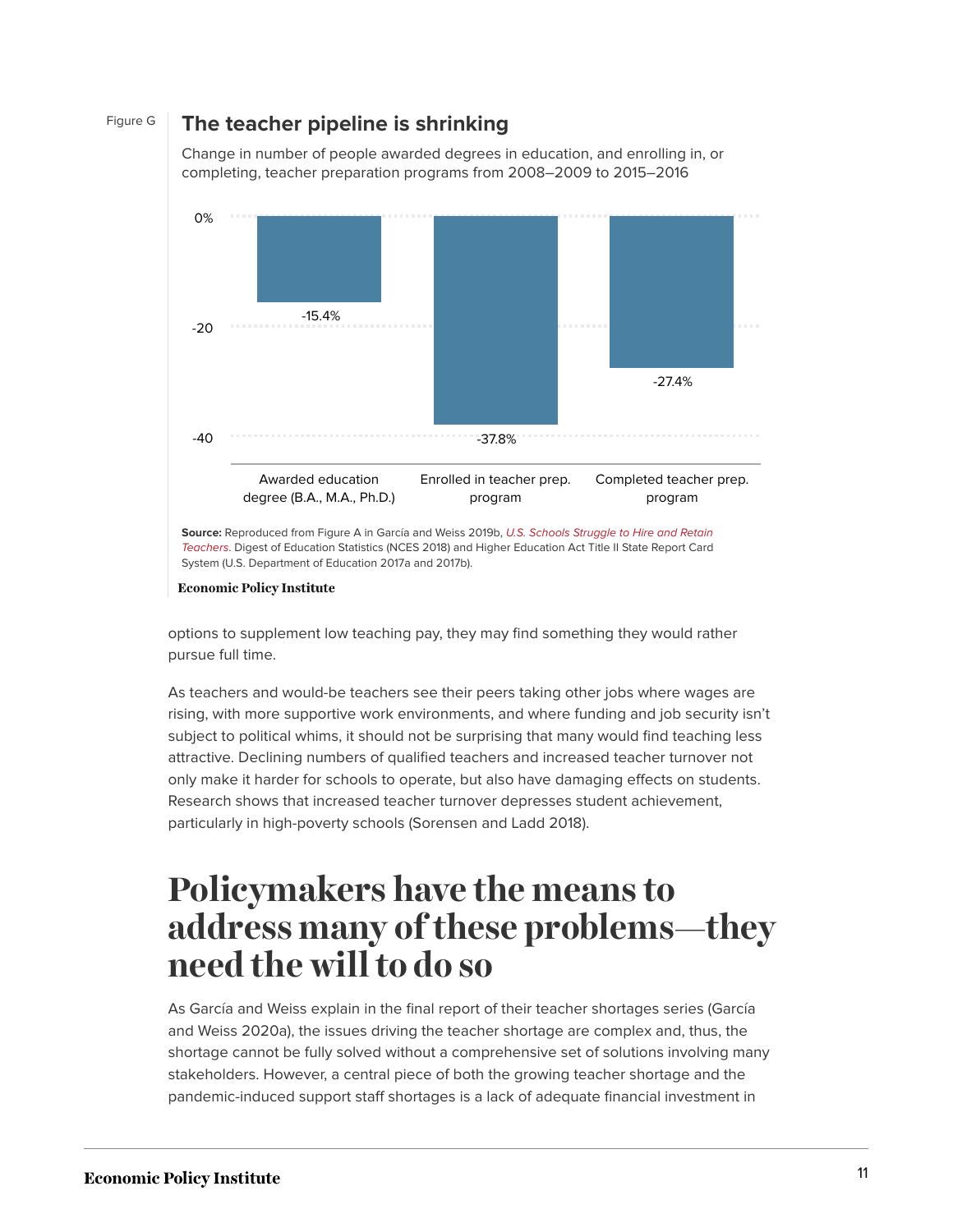

Figure H **Teachers earn 19.2% less in wages than comparable workers**

> Teacher wage gap—public school teacher wages relative to comparable workers, 1996–2019

> **Notes:** The figure shows regression-adjusted weekly wage penalties for public school teachers (elementary, middle, and secondary) relative to other college graduates.

**Source:** Adapted from Figure A in Sylvia Allegretto and Lawrence Mishel, [Teacher Pay Penalty Dips but](https://www.epi.org/publication/teacher-pay-penalty-dips-but-persists-in-2019-public-school-teachers-earn-about-20-less-in-weekly-wages-than-nonteacher-college-graduates/) [Persists in 2019](https://www.epi.org/publication/teacher-pay-penalty-dips-but-persists-in-2019-public-school-teachers-earn-about-20-less-in-weekly-wages-than-nonteacher-college-graduates/) (EPI and CWED, 2020).

#### **Economic Policy Institute**

public education and, more specifically, in education staff. Wages are simply too low in critical positions at many public schools. School districts must also reckon with the fact that the part-time or part-year nature of many of these jobs may not be optimal for attracting and retaining workers.

Fortunately, many states and localities confronting shortages right now have more capacity to address funding and pay issues than they likely have had in decades. Congressional pandemic relief measures have provided unprecedented levels of federal funding to states, counties, municipal governments, tribal territories, and school districts.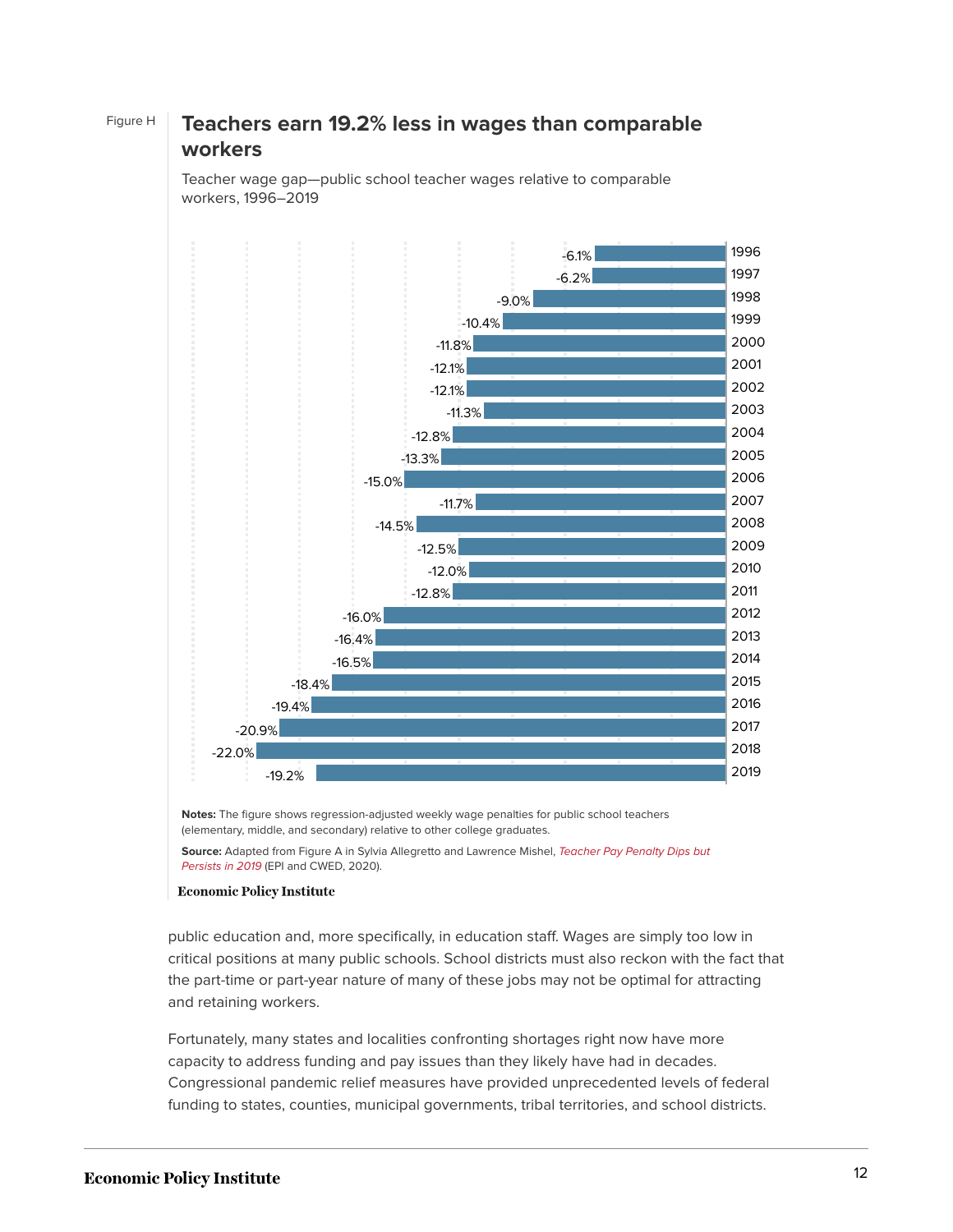The CARES Act, enacted in March 2020, created a \$30.75 billion Education Stabilization Fund (ESF), composed of three relief funds, two of which could support elementary and secondary schools: The Elementary and Secondary School Emergency Relief (ESSER) fund dedicated \$13.2 billion to K–12 schools (through state and local education agencies), and the Governor's Emergency Education Relief (GEER) fund provided \$3.0 billion to governors to allocate among educational entities in their states at their discretion.<sup>[7](#page-13-3)</sup>

<span id="page-12-3"></span>An additional \$54.3 billion was allocated to a second ESSER fund (ESSER II) in December 2020 as part of the Coronavirus Response and Relief Supplemental Appropriations Act. The American Rescue Plan Act (ARPA), enacted in March 2021, created another elementary and secondary emergency relief fund (ARP ESSER) with \$122 billion for state and local education agencies.

Lastly, the ARPA also provided roughly \$350 billion in State and Local Fiscal Relief Funds (SLFRF) to state and local governments to use for a wide range of activities. As Kamper (2022) explains, policymakers at the state and local level have considerable discretion over use of these resources, particularly when it comes to hiring and compensating publicsector staff, as well as for COVID-mitigation measures. As of November 2021, states had allocated only about half of the available funds from this program (Lazere 2021).

Public officials should seize this moment of greater fiscal flexibility to begin making the reforms needed to attract, keep safe, and retain high-quality teachers and support staff. That means raising pay, enacting strong COVID protections, investing in teacher development programs, and experimenting with ways to support part-time and part-year staff when school is not in session. Illinois, for example, recently began letting education support staff collect unemployment in the summer months when school is not in session. $8$ 

<span id="page-12-4"></span>To be clear, the one-time aid provided in the ARPA and the CARES Act will not be sufficient to fully resolve these issues. Policymakers will need to dedicate increased long-term funding to public education to bring out lasting reforms—and, in many cases, this will require expanding state and local revenues. The pandemic has clearly shown that the alternative—continuing to underinvest in public education—is not tenable if we want schools to be open and children to have a safe and supportive place to learn.

### **Notes**

- <span id="page-12-0"></span>[1.](#page-1-0) See Lieberman 2021 for an example of such news coverage.
- <span id="page-12-1"></span>[2.](#page-1-1) Barthel, Sadon, and Truong (2022) describe how Virginia's newly inaugurated governor ended the state's mask requirement in public schools—the latest example among many cases in which Republican state officials have either failed to instate mask rules or have outright blocked school districts from adopting them. See Decker 2022 for a listing of school mask policies by state. Advisory Board 2021 describes the effectiveness of school mask mandates in schools. Wang, Deng, and Shi (2021) describe how mask-wearing is effective for reducing the spread of COVID-19.
- <span id="page-12-2"></span>[3.](#page-3-0) Local government education services is the narrowest industry category containing public K–12 schools that is available by state for most states. The vast majority of local government education services are in elementary and secondary schools, although some community college staff may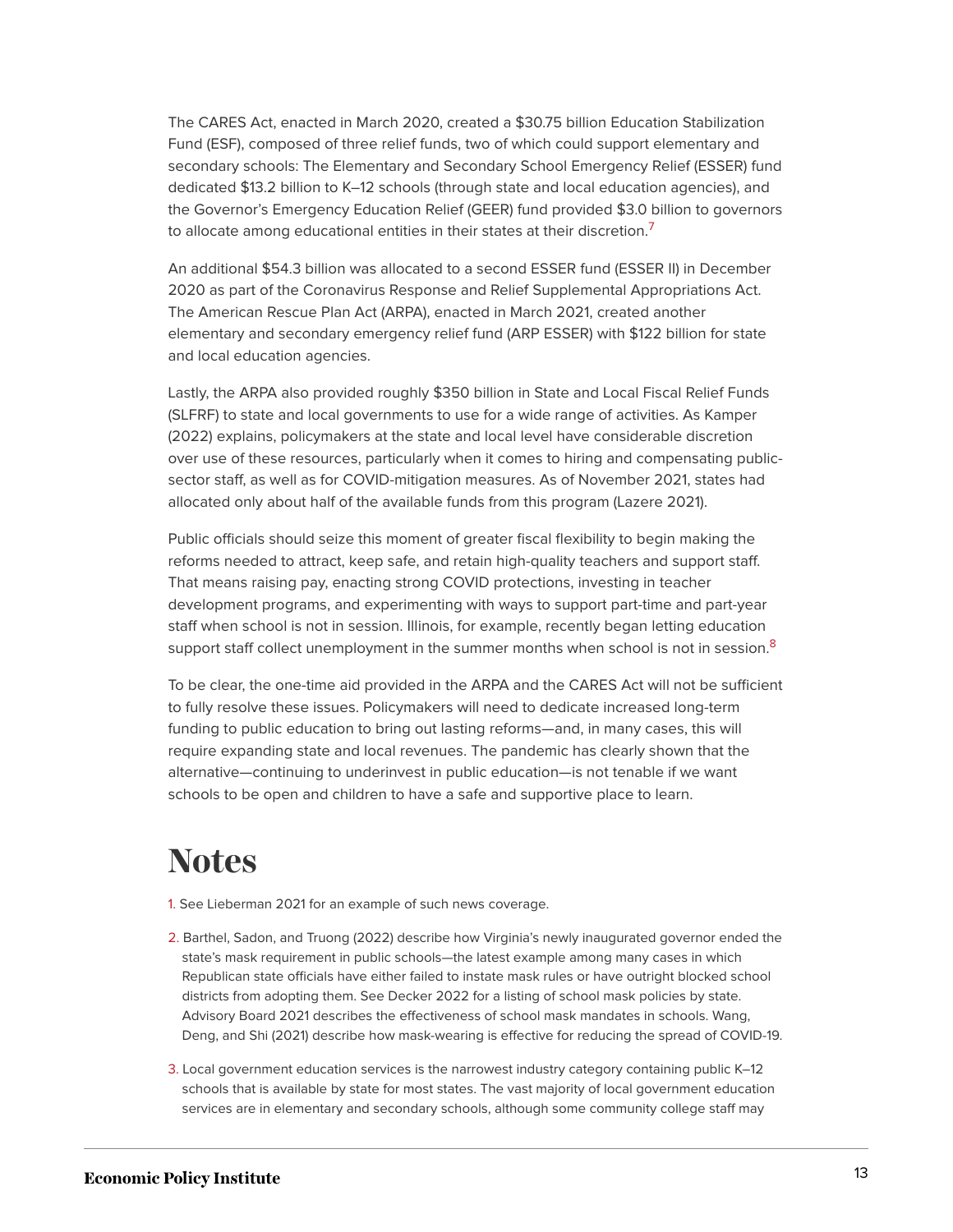also be included in some states. New York is the only state for which the BLS produces monthly employment data on just public elementary and secondary schools. In New York, K–12 schools account for roughly 89% of local public education services employment.

- <span id="page-13-0"></span>[4.](#page-7-0) Authors' analysis of Current Population Survey microdata, 2014–2019.
- <span id="page-13-1"></span>[5.](#page-8-0) See Lerer and Peters 2021, AP 2022, and Bellamy-Walker 2022 for a discussion of these efforts.
- <span id="page-13-2"></span>[6.](#page-8-1) See García and Weiss 2020b for a summary of the series.
- <span id="page-13-3"></span>[7.](#page-12-3) See Skinner et al. 2020 for more detail.
- <span id="page-13-4"></span>[8.](#page-12-4) See Kamper and Wolfe 2021.

### **References**

Advisory Board. 2021. "[Just How Effective Is Mask-Wearing? Here's What 3 New Studies Found."](https://www.advisory.com/daily-briefing/2021/09/27/face-masks) Daily Briefing, September 27, 2021.

Allegretto, Sylvia, and Lawrence Mishel. 2019. [The Teacher Weekly Wage Penalty Hit 21.4 Percent in](https://www.epi.org/publication/the-teacher-weekly-wage-penalty-hit-21-4-percent-in-2018-a-record-high-trends-in-the-teacher-wage-and-compensation-penalties-through-2018/) [2018, a Record High: Trends in the Teacher Wage and Compensation Penalties Through 2018](https://www.epi.org/publication/the-teacher-weekly-wage-penalty-hit-21-4-percent-in-2018-a-record-high-trends-in-the-teacher-wage-and-compensation-penalties-through-2018/). Economic Policy Institute and the Center on Wage & Employment Dynamics at the University of California, Berkeley, April 2019.

Allegretto, Sylvia, and Lawrence Mishel. 2020. [Teacher Pay Penalty Dips but Persists in 2019: Public](https://www.epi.org/publication/teacher-pay-penalty-dips-but-persists-in-2019-public-school-teachers-earn-about-20-less-in-weekly-wages-than-nonteacher-college-graduates/) [School Teacher Earn About 20% Less in Weekly Wages than Nonteacher College Graduates.](https://www.epi.org/publication/teacher-pay-penalty-dips-but-persists-in-2019-public-school-teachers-earn-about-20-less-in-weekly-wages-than-nonteacher-college-graduates/) Economic Policy Institute and the Center on Wage & Employment Dynamics at the University of California, Berkeley, September 2020.

Associated Press (AP). 2022. ["Indiana Teachers Push Back Against School Curriculum Bills](https://www.nbcchicago.com/news/local/indiana-teachers-push-back-against-school-curriculum-bills/2725449/)." NBC5 Chicago, January 10, 2022.

Barthel, Margaret, Rachel Sadon, and Debbie Truong. 2022. "[Northern Virginia Schools Immediately](https://dcist.com/story/22/01/17/northern-virginia-schools-defy-glenn-youngkin-order-mask-mandates/) [Vow to Defy Youngkin's Order Ending Mask Mandates](https://dcist.com/story/22/01/17/northern-virginia-schools-defy-glenn-youngkin-order-mask-mandates/)." DCist, January 17, 2022.

Bellamy-Walker, Tat. 2022. "[Book Bans In Schools Are Catching Fire. Black Authors Say Uproar Isn't](https://www.nbcnews.com/news/nbcblk/book-bans-schools-are-catching-fire-black-authors-say-uproar-isnt-stud-rcna10228) [About Students.](https://www.nbcnews.com/news/nbcblk/book-bans-schools-are-catching-fire-black-authors-say-uproar-isnt-stud-rcna10228)" NBC News, January 6, 2022.

Decker, Stacey. 2022. "[Which States Ban Mask Mandates in Schools, and Which Require Masks?"](https://www.edweek.org/policy-politics/which-states-ban-mask-mandates-in-schools-and-which-require-masks/2021/08) Education Week, updated January 24, 2022.

Elsen-Rooney, Michael. 2021. "[NYC Education Dept. School Social Worker Hiring Spree Sparks](https://www.nydailynews.com/new-york/education/ny-school-social-worker-shortage-hiring-spree-20210909-elqui53gc5gijpz2amicnrtkxe-story.html) [Staffing Crisis at Mental Health Clinics.](https://www.nydailynews.com/new-york/education/ny-school-social-worker-shortage-hiring-spree-20210909-elqui53gc5gijpz2amicnrtkxe-story.html)" New York Daily News, September 9, 2021.

García, Emma, and Elaine Weiss. 2019a. [The Teacher Shortage Is Real, Large and Growing, and](https://www.epi.org/publication/the-teacher-shortage-is-real-large-and-growing-and-worse-than-we-thought-the-first-report-in-the-perfect-storm-in-the-teacher-labor-market-series/) [Worse Than We Thought: The First Report in the "Perfect Storm in the Teacher Labor Market" Series](https://www.epi.org/publication/the-teacher-shortage-is-real-large-and-growing-and-worse-than-we-thought-the-first-report-in-the-perfect-storm-in-the-teacher-labor-market-series/). Economic Policy Institute, March 2019.

García, Emma, and Elaine Weiss. 2019b. [U.S. Schools Struggle to Hire and Retain Teachers:](https://www.epi.org/publication/u-s-schools-struggle-to-hire-and-retain-teachers-the-second-report-in-the-perfect-storm-in-the-teacher-labor-market-series/) [The](https://www.epi.org/publication/u-s-schools-struggle-to-hire-and-retain-teachers-the-second-report-in-the-perfect-storm-in-the-teacher-labor-market-series/) [Second Report in the "Perfect Storm in the Teacher Labor Market" Series](https://www.epi.org/publication/u-s-schools-struggle-to-hire-and-retain-teachers-the-second-report-in-the-perfect-storm-in-the-teacher-labor-market-series/). Economic Policy Institute, April 2019.

García, Emma, and Elaine Weiss. 2019c. [Low Relative Pay and High Incidence of Moonlighting Play a](https://www.epi.org/161908/pre/74bee2a4f1532a068d42514562301cb64077a1c1a2bb9a280561b35106588d98/) [Role in the Teacher Shortage, Particularly in High-Poverty Schools: The Third Report in the "Perfect](https://www.epi.org/161908/pre/74bee2a4f1532a068d42514562301cb64077a1c1a2bb9a280561b35106588d98/)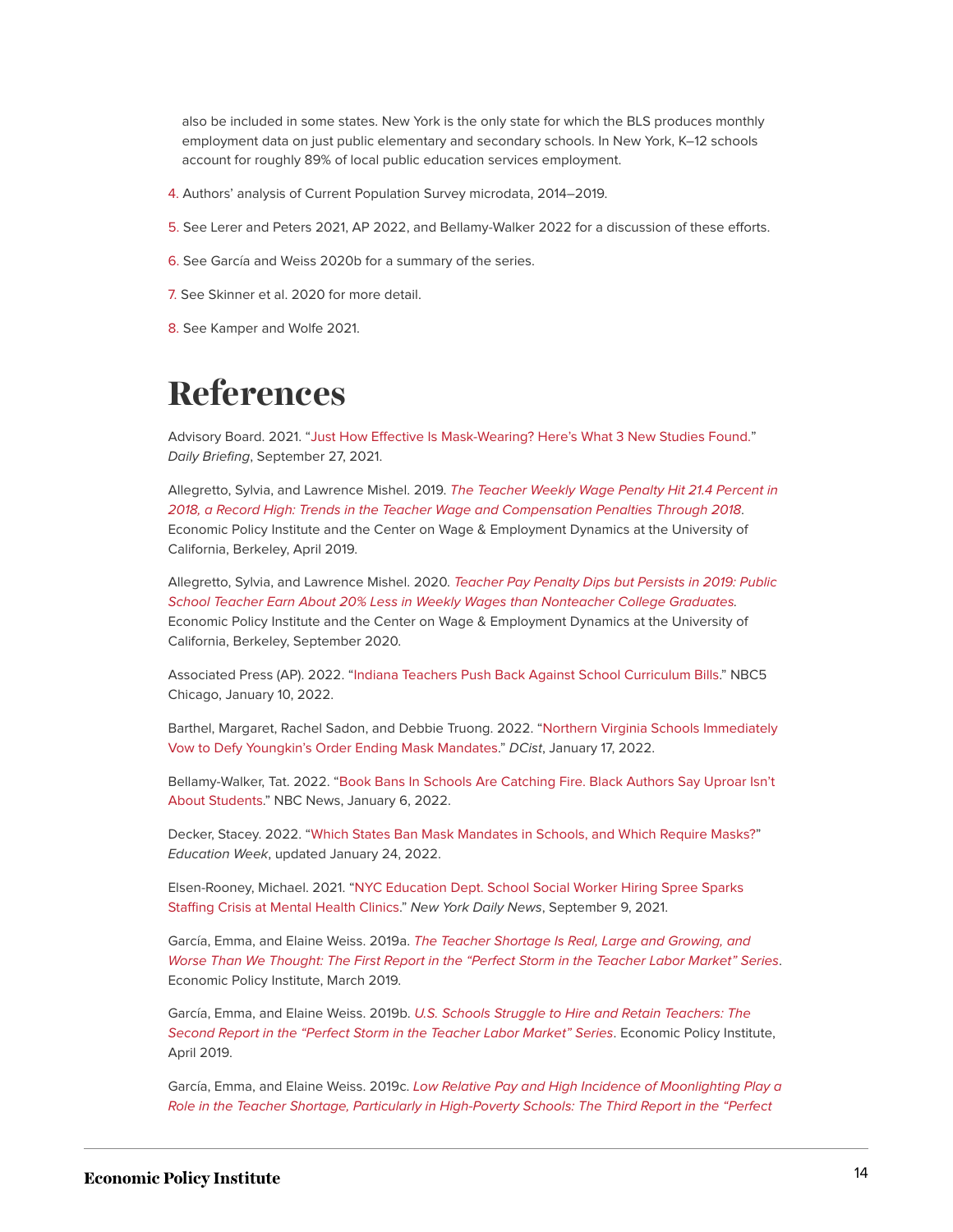[Storm in the Teacher Labor Market" Series](https://www.epi.org/161908/pre/74bee2a4f1532a068d42514562301cb64077a1c1a2bb9a280561b35106588d98/). Economic Policy Institute, May 2019.

García, Emma, and Elaine Weiss. 2019d. [Challenging Working Environments \("School Climates"\),](https://www.epi.org/publication/school-climate-challenges-affect-teachers-morale-more-so-in-high-poverty-schools-the-fourth-report-in-the-perfect-storm-in-the-teacher-labor-market-series/) [Especially in High-Poverty Schools, Play a Role in the Teacher Shortage: The Fourth Report in the](https://www.epi.org/publication/school-climate-challenges-affect-teachers-morale-more-so-in-high-poverty-schools-the-fourth-report-in-the-perfect-storm-in-the-teacher-labor-market-series/) ["Perfect Storm in the Teacher Labor Market" Series](https://www.epi.org/publication/school-climate-challenges-affect-teachers-morale-more-so-in-high-poverty-schools-the-fourth-report-in-the-perfect-storm-in-the-teacher-labor-market-series/). Economic Policy Institute, May 2019.

García, Emma, and Elaine Weiss. 2019e. [The Role of Early Career Supports, Continuous Professional](https://www.epi.org/publication/teacher-shortage-professional-development-and-learning-communities/) [Development, and Learning Communities in the Teacher Shortage: The Fifth Report in the "Perfect](https://www.epi.org/publication/teacher-shortage-professional-development-and-learning-communities/) [Storm in the Teacher Labor Market" Series](https://www.epi.org/publication/teacher-shortage-professional-development-and-learning-communities/). Economic Policy Institute, July 2019.

García, Emma, and Elaine Weiss. 2020a. [A Policy Agenda to Address the Teacher Shortage in U.S.](https://www.epi.org/publication/a-policy-agenda-to-address-the-teacher-shortage-in-u-s-public-schools) [Public Schools: The Sixth and Final Report in the "Perfect Storm in the Teacher Labor Market" Series](https://www.epi.org/publication/a-policy-agenda-to-address-the-teacher-shortage-in-u-s-public-schools). Economic Policy Institute, September 2020.

García, Emma, and Elaine Weiss. 2020b. [Examining the Factors That Play a Role in the Teacher](https://www.epi.org/publication/key-findings-from-the-perfect-storm-in-the-teacher-labor-market-series) [Shortage Crisis: Key Findings from EPI's "Perfect Storm in the Teacher Labor Market" Series](https://www.epi.org/publication/key-findings-from-the-perfect-storm-in-the-teacher-labor-market-series). Economic Policy Institute, October 2020.

Gould, Elise. 2020. ["Public Education Job Losses in April Are Already Greater Than in All of the Great](https://www.epi.org/blog/public-education-job-losses-in-april-are-already-greater-than-in-all-of-the-great-recession/) [Recession](https://www.epi.org/blog/public-education-job-losses-in-april-are-already-greater-than-in-all-of-the-great-recession/)." Economic Policy Institute, June 2020.

Kamper, Dave. 2022. ["New U.S. Treasury Final Rule Supports State and Local Spending for an](https://www.epi.org/blog/new-u-s-treasury-final-rule-supports-state-and-local-spending-for-an-equitable-economic-recovery/) [Equitable Economic Recovery.](https://www.epi.org/blog/new-u-s-treasury-final-rule-supports-state-and-local-spending-for-an-equitable-economic-recovery/)" Working Economics Blog (Economic Policy Institute), January 14, 2022.

Kamper, Dave, and Julia Wolfe. 2021. ["Illinois Extended Unemployment Benefits to School Workers in](https://www.epi.org/blog/illinois-extended-unemployment-benefits-to-school-workers-in-the-summer-and-minnesota-should-follow/) [the Summer, and Minnesota Should Follow Suit](https://www.epi.org/blog/illinois-extended-unemployment-benefits-to-school-workers-in-the-summer-and-minnesota-should-follow/)." Working Economics Blog (Economic Policy Institute), May 12, 2021.

Klein, Rebecca. 2021. "[School Cafeterias Are Looking for Workers, Too.](https://www.marketplace.org/2021/09/06/school-cafeterias-are-looking-for-workers-too/)" Marketplace, September 6, 2021.

Lazere, Ed. 2021. [How States Can Best Use Federal Fiscal Recovery Funds: Lessons from State](https://www.cbpp.org/research/state-budget-and-tax/how-states-can-best-use-federal-fiscal-recovery-funds-lessons-from) [Choices So Far](https://www.cbpp.org/research/state-budget-and-tax/how-states-can-best-use-federal-fiscal-recovery-funds-lessons-from). Center on Budget and Policy Priorities, November 2021.

Leachman, Michael, Kathleen Masterson, and Eric Figueroa. 2017. [A Punishing Decade for School](https://www.cbpp.org/research/state-budget-and-tax/a-punishing-decade-for-school-funding) [Funding](https://www.cbpp.org/research/state-budget-and-tax/a-punishing-decade-for-school-funding). Center on Budget and Policy Priorities, November 29, 2017.

Lee, Morgan, and Cedar Attanasio. 2022. "[New Mexico Asks Guard to Sub for Sick Teachers Amid](https://apnews.com/article/coronavirus-pandemic-health-new-mexico-michelle-lujan-grisham-teaching-eaa5e804bc4f3c98efc0c8b14f2fb94e) [Omicron."](https://apnews.com/article/coronavirus-pandemic-health-new-mexico-michelle-lujan-grisham-teaching-eaa5e804bc4f3c98efc0c8b14f2fb94e) AP News, January 19, 2022.

Lerer, Lisa, and Jeremy W. Peters. 2021. "[Republicans Seize on Schools as a Wedge Issue to Unite](https://www.nytimes.com/2021/11/03/us/politics/school-republican-campaign-issue.html) [the Party.](https://www.nytimes.com/2021/11/03/us/politics/school-republican-campaign-issue.html)" New York Times, November 3, 2021.

Lieberman, Mark. 2021. ["No Bus Drivers, Custodians, or Subs. What's Really Behind Schools' Staffing](https://www.edweek.org/leadership/no-bus-drivers-custodians-or-subs-whats-really-behind-schools-staffing-shortages/2021/09) [Shortages?"](https://www.edweek.org/leadership/no-bus-drivers-custodians-or-subs-whats-really-behind-schools-staffing-shortages/2021/09) EducationWeek, September 20, 2021.

National Center for Education Statistics (NCES) (U.S. Department of Education). 2018. [Digest of](https://nces.ed.gov/programs/digest/d17/) [Education Statistics: 2017](https://nces.ed.gov/programs/digest/d17/).

Sainato, Michael. 2021. "['Exhausted and Underpaid': Teachers Across the US Are Leaving Their Jobs](https://www.theguardian.com/world/2021/oct/04/teachers-quitting-jobs-covid-record-numbers) [in Numbers](https://www.theguardian.com/world/2021/oct/04/teachers-quitting-jobs-covid-record-numbers)." The Guardian, October 4, 2021.

Sawo, Marokey, and Asha Banerjee. 2021. "[The Racist Campaign Against 'Critical Race Theory'](https://www.epi.org/blog/the-racist-campaign-against-critical-race-theory-threatens-democracy-and-economic-transformation/) [Threatens Democracy and Economic Transformation](https://www.epi.org/blog/the-racist-campaign-against-critical-race-theory-threatens-democracy-and-economic-transformation/)." Working Economics Blog (Economic Policy Institute), August 9, 2021.